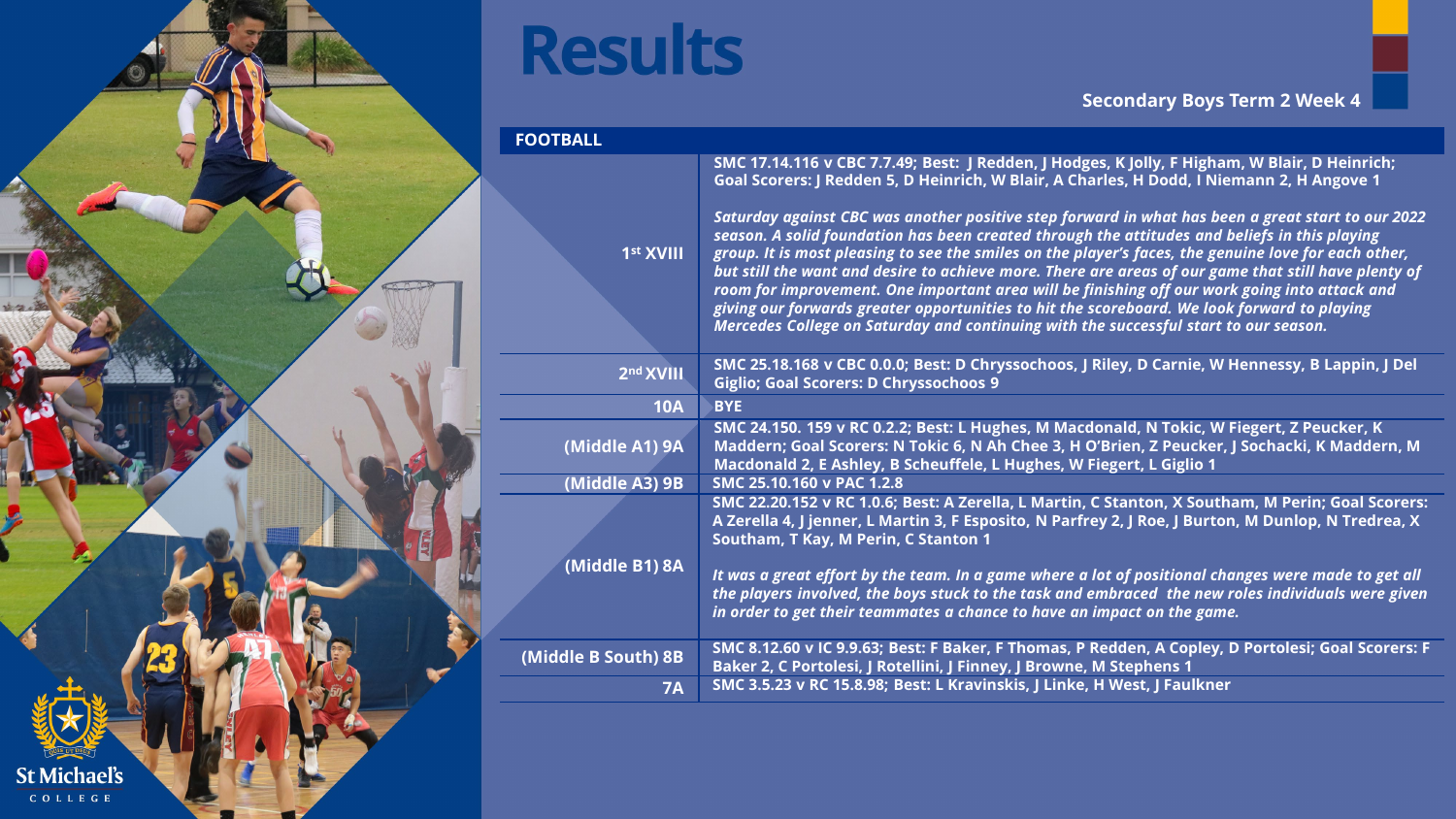

| <b>SOCCER</b>      |                                                                                                             |
|--------------------|-------------------------------------------------------------------------------------------------------------|
| 1 <sup>st</sup> XI | SMC 3 v IC 0; Best: Y Abera, A Karnas, O Moore; Goal Scorers; Y Abera 2, L Consalvo 1                       |
| 2 <sup>nd</sup> XI | SMC 0 v NAZ 5; Best: J O'Neill                                                                              |
| <b>10A</b>         | SMC 3 v CBC 4; Goal Scorers: I O'Neill 2, F McCluskey 1                                                     |
| <b>Middle A1</b>   | SMC 7 v CBC 1; Goal Scorers: G Mazzochetti 2, R Anwari, N Stefano, M Cubelic, W<br>Kindstrom, J Rotellini 1 |
| <b>Middle B1</b>   | <b>SMC 4 v CBC 5; Goal Scorers: D Wardope 3</b>                                                             |
| <b>Middle C1</b>   | SMC 0 v CBC 5                                                                                               |
| 7Α                 | SMC 4 v CBC 2                                                                                               |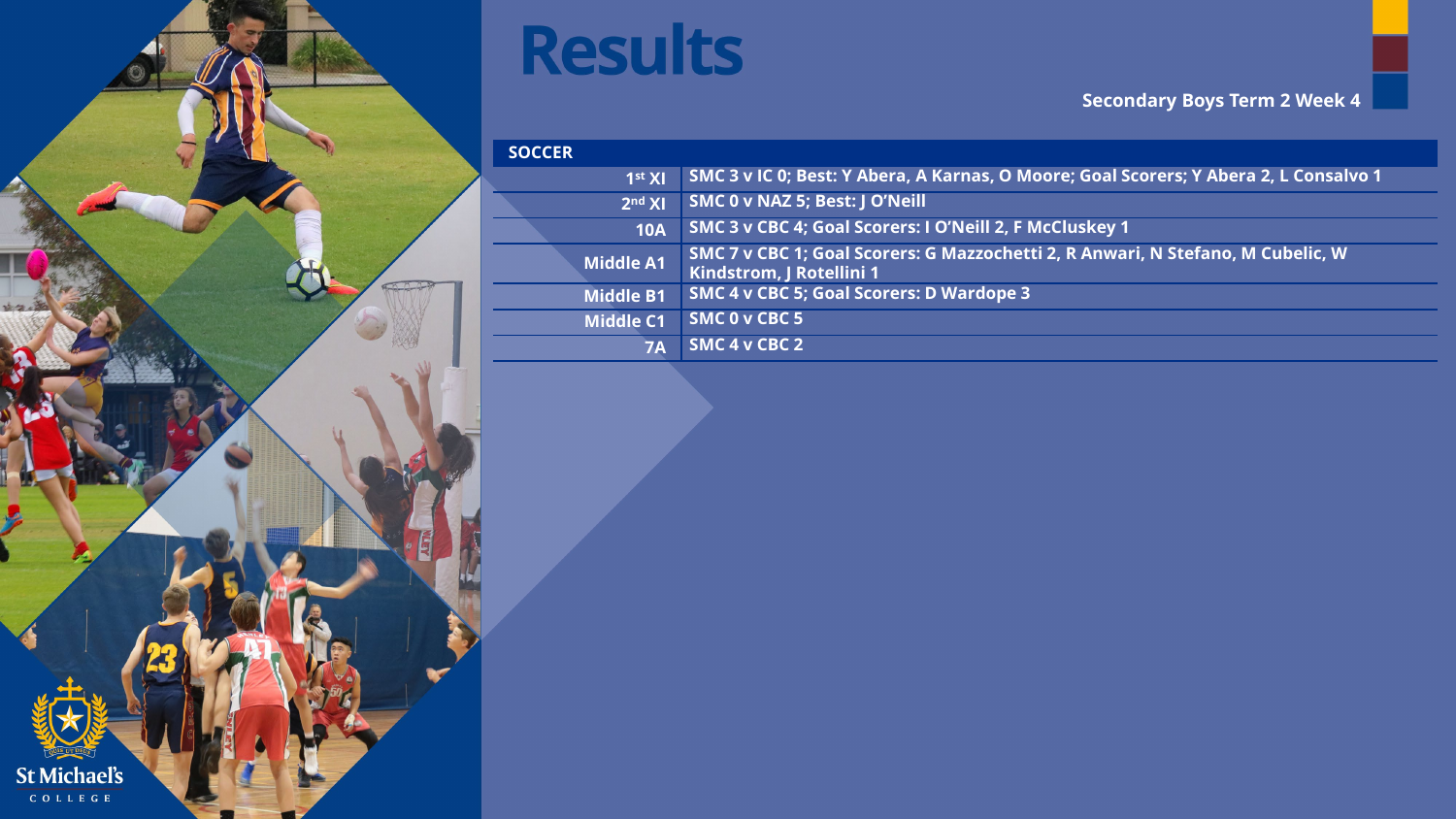

#### **Secondary Boys Term 2 Week 4**

| <b>BASKETBALL</b>  |                                                                                            |
|--------------------|--------------------------------------------------------------------------------------------|
| <b>Open A1</b>     | SMC 44 v SHC 69; Best: J Abu Hassan, D Higgins; Goal Scorers: J Abu Hassan 15, D Higgins 8 |
| Open B1            | SMC 28 v SHC 70; Best; C Werner, A Farrington                                              |
| Open <sub>C1</sub> | SMC 26 v SHC 65; Best: J Ucinek, N Richardson                                              |
| <b>Middle A1</b>   | SMC 41 v SHC 45; Best: N Williamson, N Annese                                              |
| <b>Middle B1</b>   | SMC 43 v SHC 57; Best: M Beshara, F Bolton                                                 |
| <b>Middle C1</b>   | SMC 20 v SHC 51; Best: I Mazzini, M Jarvis                                                 |
| <b>Year 7(1)</b>   | SMC 37 v CAB(2) 19; Best: C Loveridge, S Ho, J Kostiv                                      |
| Year $7(2)$        | SMC 16 v CAB (1) 16; Best: J Altamura, K Morgan, O Brooks                                  |